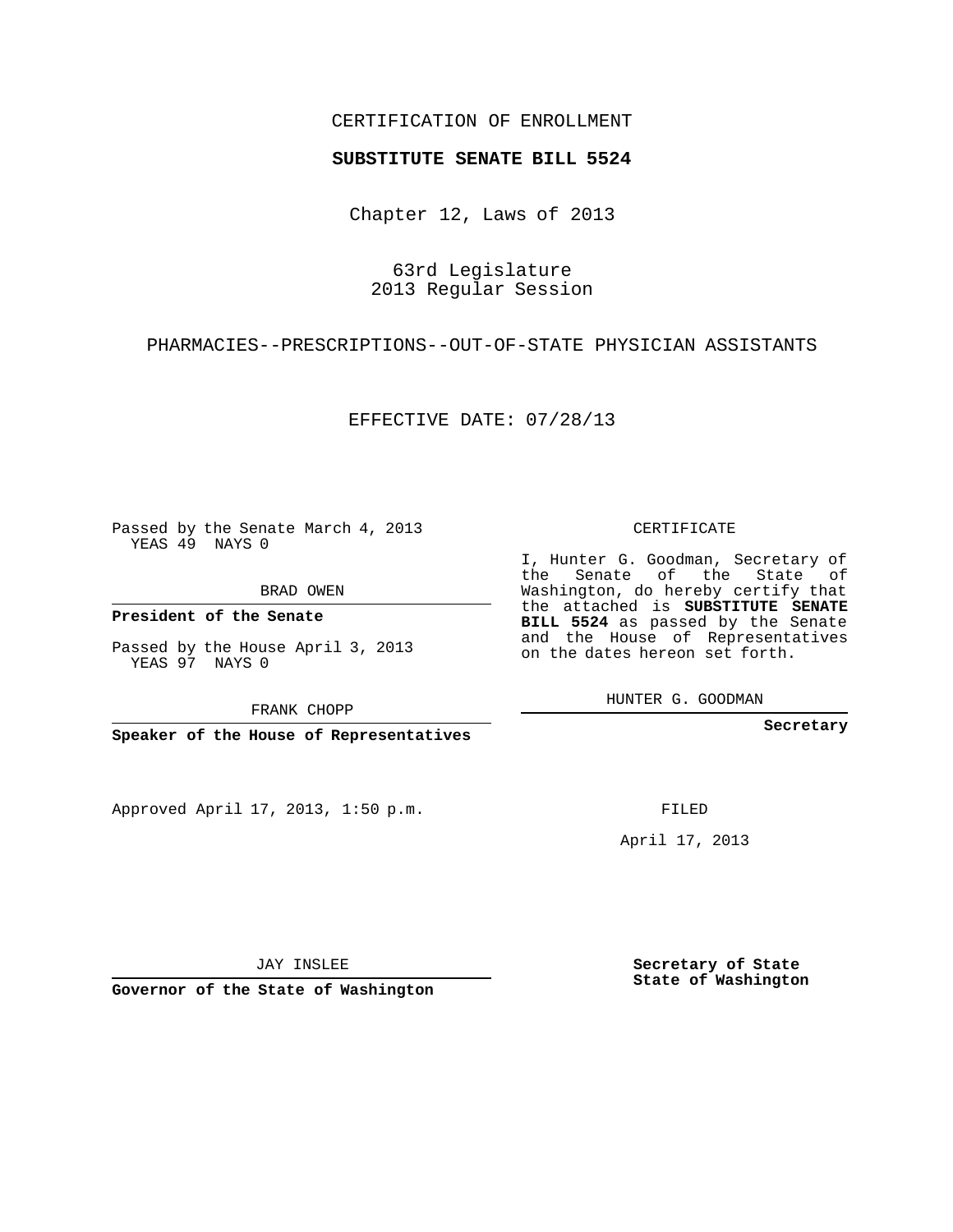## **SUBSTITUTE SENATE BILL 5524** \_\_\_\_\_\_\_\_\_\_\_\_\_\_\_\_\_\_\_\_\_\_\_\_\_\_\_\_\_\_\_\_\_\_\_\_\_\_\_\_\_\_\_\_\_

\_\_\_\_\_\_\_\_\_\_\_\_\_\_\_\_\_\_\_\_\_\_\_\_\_\_\_\_\_\_\_\_\_\_\_\_\_\_\_\_\_\_\_\_\_

Passed Legislature - 2013 Regular Session

## **State of Washington 63rd Legislature 2013 Regular Session**

**By** Senate Health Care (originally sponsored by Senators Cleveland, Schlicher, Benton, Baumgartner, Keiser, Shin, and Kline)

READ FIRST TIME 02/22/13.

 AN ACT Relating to authorizing Washington pharmacies to fill prescriptions written by physician assistants in other states; and reenacting and amending RCW 69.41.030 and 69.50.101.

BE IT ENACTED BY THE LEGISLATURE OF THE STATE OF WASHINGTON:

 **Sec. 1.** RCW 69.41.030 and 2011 1st sp.s. c 15 s 79 and 2011 c 336 s 837 are each reenacted and amended to read as follows:

 (1) It shall be unlawful for any person to sell, deliver, or possess any legend drug except upon the order or prescription of a physician under chapter 18.71 RCW, an osteopathic physician and surgeon under chapter 18.57 RCW, an optometrist licensed under chapter 18.53 RCW who is certified by the optometry board under RCW 18.53.010, a dentist under chapter 18.32 RCW, a podiatric physician and surgeon under chapter 18.22 RCW, a veterinarian under chapter 18.92 RCW, a commissioned medical or dental officer in the United States armed forces or public health service in the discharge of his or her official duties, a duly licensed physician or dentist employed by the veterans administration in the discharge of his or her official duties, a registered nurse or advanced registered nurse practitioner under chapter 18.79 RCW when authorized by the nursing care quality assurance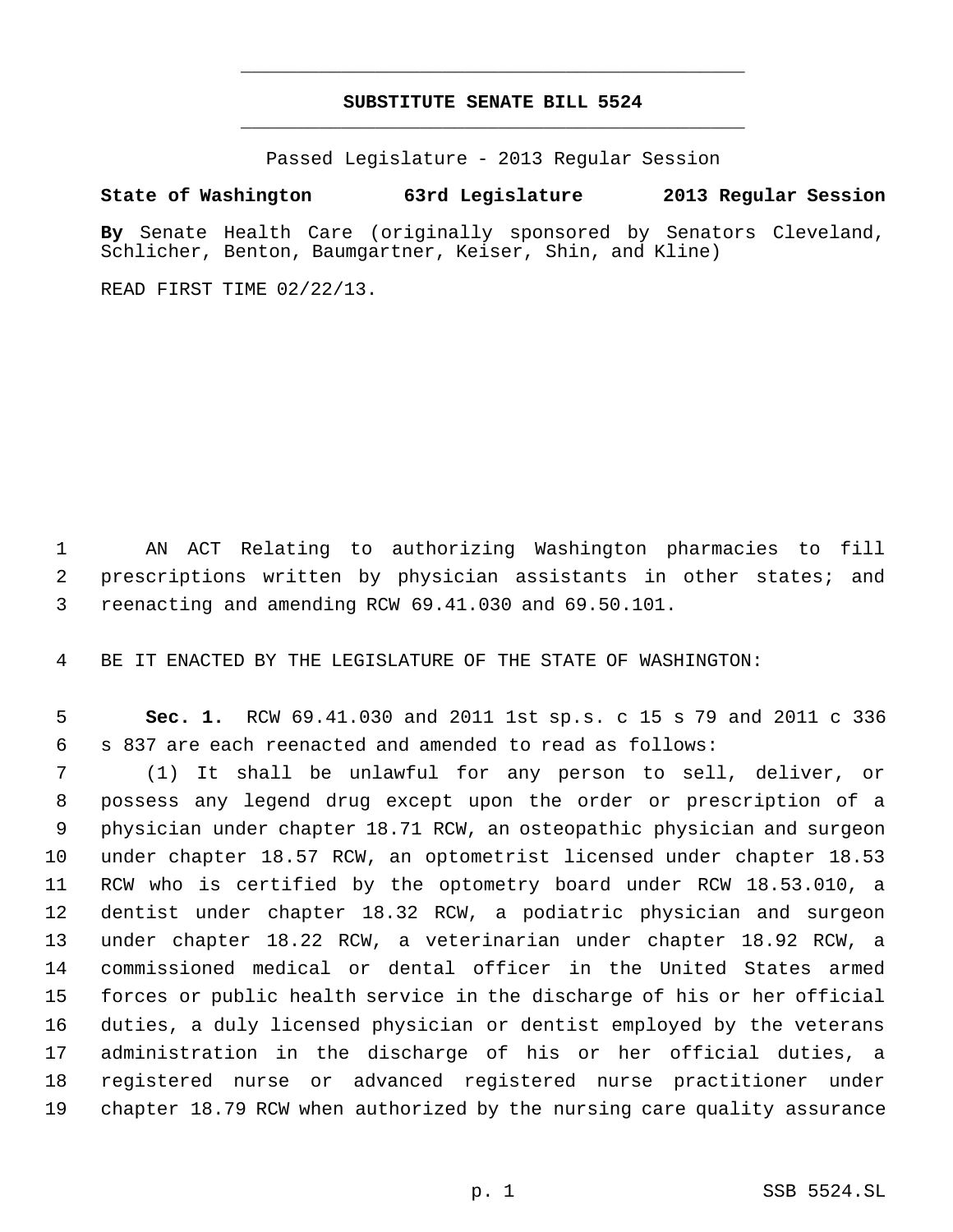commission, an osteopathic physician assistant under chapter 18.57A RCW when authorized by the board of osteopathic medicine and surgery, a physician assistant under chapter 18.71A RCW when authorized by the medical quality assurance commission, or any of the following professionals in any province of Canada that shares a common border with the state of Washington or in any state of the United States: A physician licensed to practice medicine and surgery or a physician licensed to practice osteopathic medicine and surgery, a dentist licensed to practice dentistry, a podiatric physician and surgeon licensed to practice podiatric medicine and surgery, a licensed 11 advanced registered nurse practitioner, a licensed physician assistant, 12 a licensed osteopathic physician assistant, or a veterinarian licensed to practice veterinary medicine: PROVIDED, HOWEVER, That the above provisions shall not apply to sale, delivery, or possession by drug wholesalers or drug manufacturers, or their agents or employees, or to any practitioner acting within the scope of his or her license, or to a common or contract carrier or warehouse operator, or any employee thereof, whose possession of any legend drug is in the usual course of business or employment: PROVIDED FURTHER, That nothing in this chapter or chapter 18.64 RCW shall prevent a family planning clinic that is under contract with the health care authority from selling, delivering, possessing, and dispensing commercially prepackaged oral contraceptives prescribed by authorized, licensed health care practitioners.

 (2)(a) A violation of this section involving the sale, delivery, or possession with intent to sell or deliver is a class B felony punishable according to chapter 9A.20 RCW.

 (b) A violation of this section involving possession is a misdemeanor.

 **Sec. 2.** RCW 69.50.101 and 2013 c 3 s 2 (Initiative Measure No. 502) and 2012 c 8 s 1 are each reenacted and amended to read as follows:

 Unless the context clearly requires otherwise, definitions of terms shall be as indicated where used in this chapter:

 (a) "Administer" means to apply a controlled substance, whether by injection, inhalation, ingestion, or any other means, directly to the body of a patient or research subject by: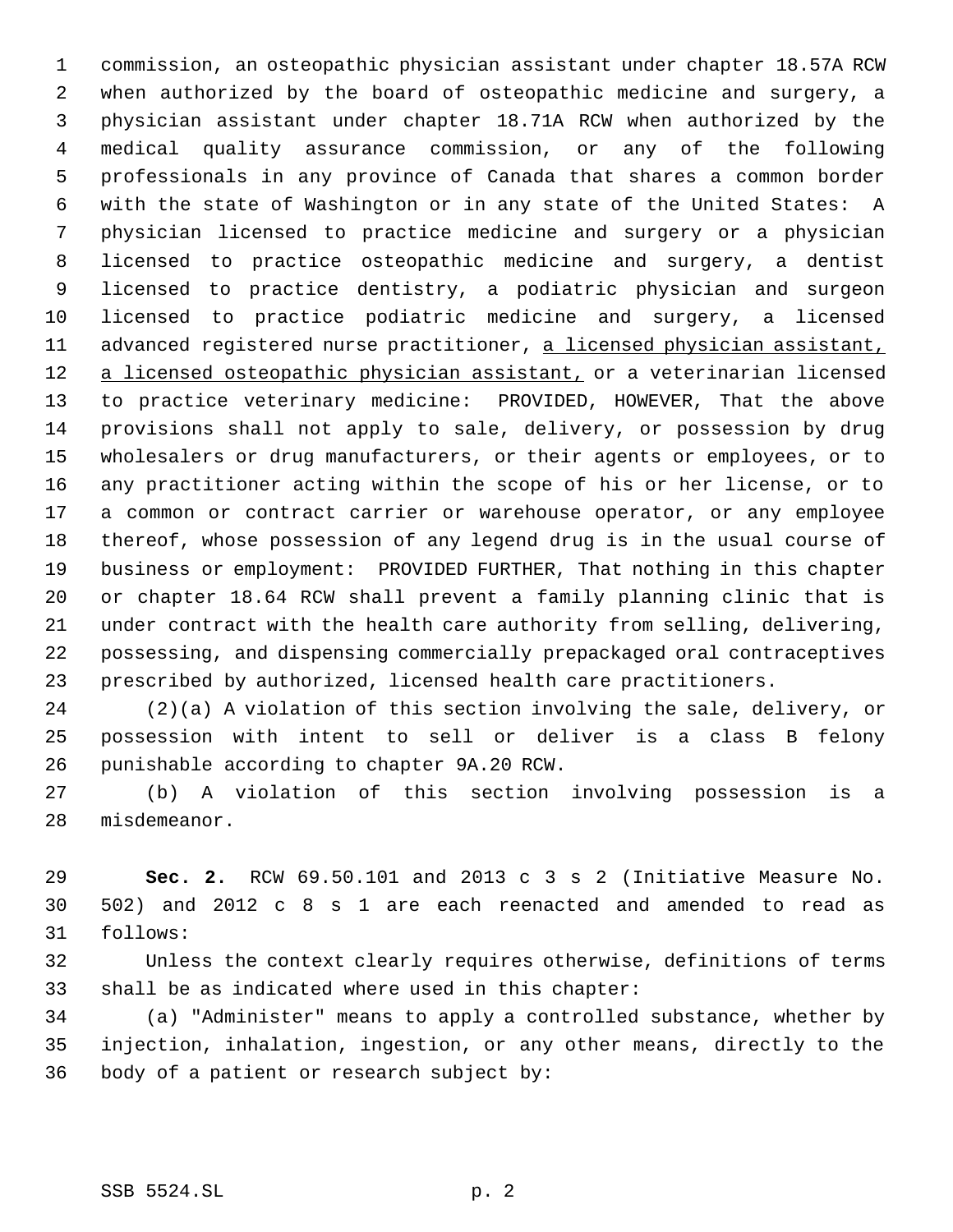(1) a practitioner authorized to prescribe (or, by the practitioner's authorized agent); or

 (2) the patient or research subject at the direction and in the presence of the practitioner.

 (b) "Agent" means an authorized person who acts on behalf of or at the direction of a manufacturer, distributor, or dispenser. It does not include a common or contract carrier, public warehouseperson, or employee of the carrier or warehouseperson.

(c) "Board" means the state board of pharmacy.

 (d) "Controlled substance" means a drug, substance, or immediate precursor included in Schedules I through V as set forth in federal or state laws, or federal or board rules.

 (e)(1) "Controlled substance analog" means a substance the chemical structure of which is substantially similar to the chemical structure of a controlled substance in Schedule I or II and:

 (i) that has a stimulant, depressant, or hallucinogenic effect on the central nervous system substantially similar to the stimulant, depressant, or hallucinogenic effect on the central nervous system of a controlled substance included in Schedule I or II; or

 (ii) with respect to a particular individual, that the individual represents or intends to have a stimulant, depressant, or hallucinogenic effect on the central nervous system substantially similar to the stimulant, depressant, or hallucinogenic effect on the central nervous system of a controlled substance included in Schedule I or II.

(2) The term does not include:

(i) a controlled substance;

 (ii) a substance for which there is an approved new drug application;

 (iii) a substance with respect to which an exemption is in effect for investigational use by a particular person under Section 505 of the federal Food, Drug and Cosmetic Act, 21 U.S.C. Sec. 355, to the extent conduct with respect to the substance is pursuant to the exemption; or

 (iv) any substance to the extent not intended for human consumption before an exemption takes effect with respect to the substance.

 (f) "Deliver" or "delivery," means the actual or constructive transfer from one person to another of a substance, whether or not there is an agency relationship.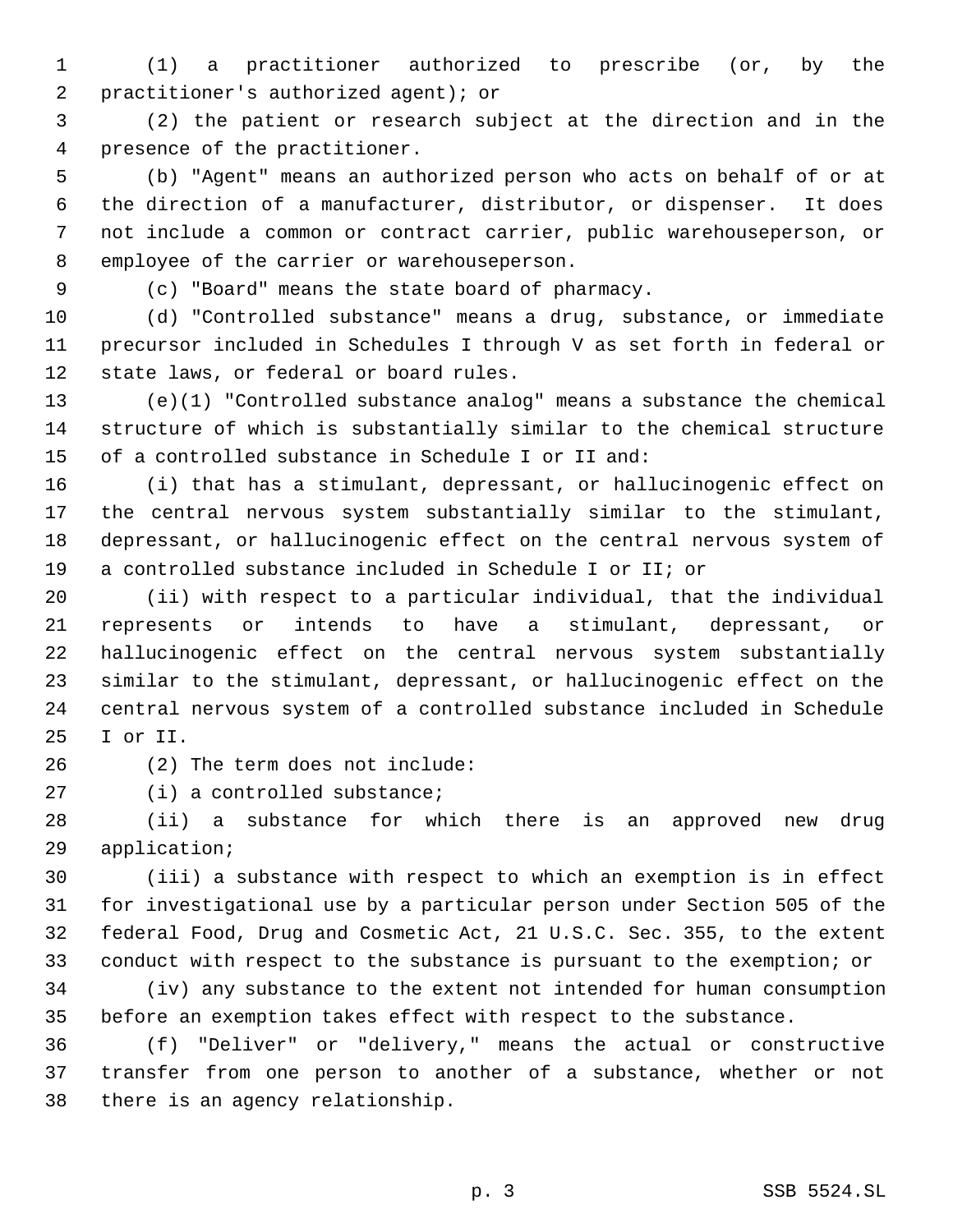(g) "Department" means the department of health.

 (h) "Dispense" means the interpretation of a prescription or order for a controlled substance and, pursuant to that prescription or order, the proper selection, measuring, compounding, labeling, or packaging necessary to prepare that prescription or order for delivery.

(i) "Dispenser" means a practitioner who dispenses.

 (j) "Distribute" means to deliver other than by administering or dispensing a controlled substance.

(k) "Distributor" means a person who distributes.

 (l) "Drug" means (1) a controlled substance recognized as a drug in the official United States pharmacopoeia/national formulary or the official homeopathic pharmacopoeia of the United States, or any supplement to them; (2) controlled substances intended for use in the diagnosis, cure, mitigation, treatment, or prevention of disease in individuals or animals; (3) controlled substances (other than food) intended to affect the structure or any function of the body of individuals or animals; and (4) controlled substances intended for use as a component of any article specified in (1), (2), or (3) of this subsection. The term does not include devices or their components, parts, or accessories.

 (m) "Drug enforcement administration" means the drug enforcement administration in the United States Department of Justice, or its successor agency.

(n) "Immediate precursor" means a substance:

 (1) that the state board of pharmacy has found to be and by rule designates as being the principal compound commonly used, or produced primarily for use, in the manufacture of a controlled substance;

 (2) that is an immediate chemical intermediary used or likely to be used in the manufacture of a controlled substance; and

 (3) the control of which is necessary to prevent, curtail, or limit the manufacture of the controlled substance.

32 (o) "Isomer" means an optical isomer, but in ((RCW-69.50.101)) 33 subsection  $(x)(5)$  of this section, RCW  $69.50.204(a)$  (12) and (34), and 69.50.206(b)(4), the term includes any geometrical isomer; in RCW 69.50.204(a) (8) and (42), and 69.50.210(c) the term includes any positional isomer; and in RCW 69.50.204(a)(35), 69.50.204(c), and 69.50.208(a) the term includes any positional or geometric isomer.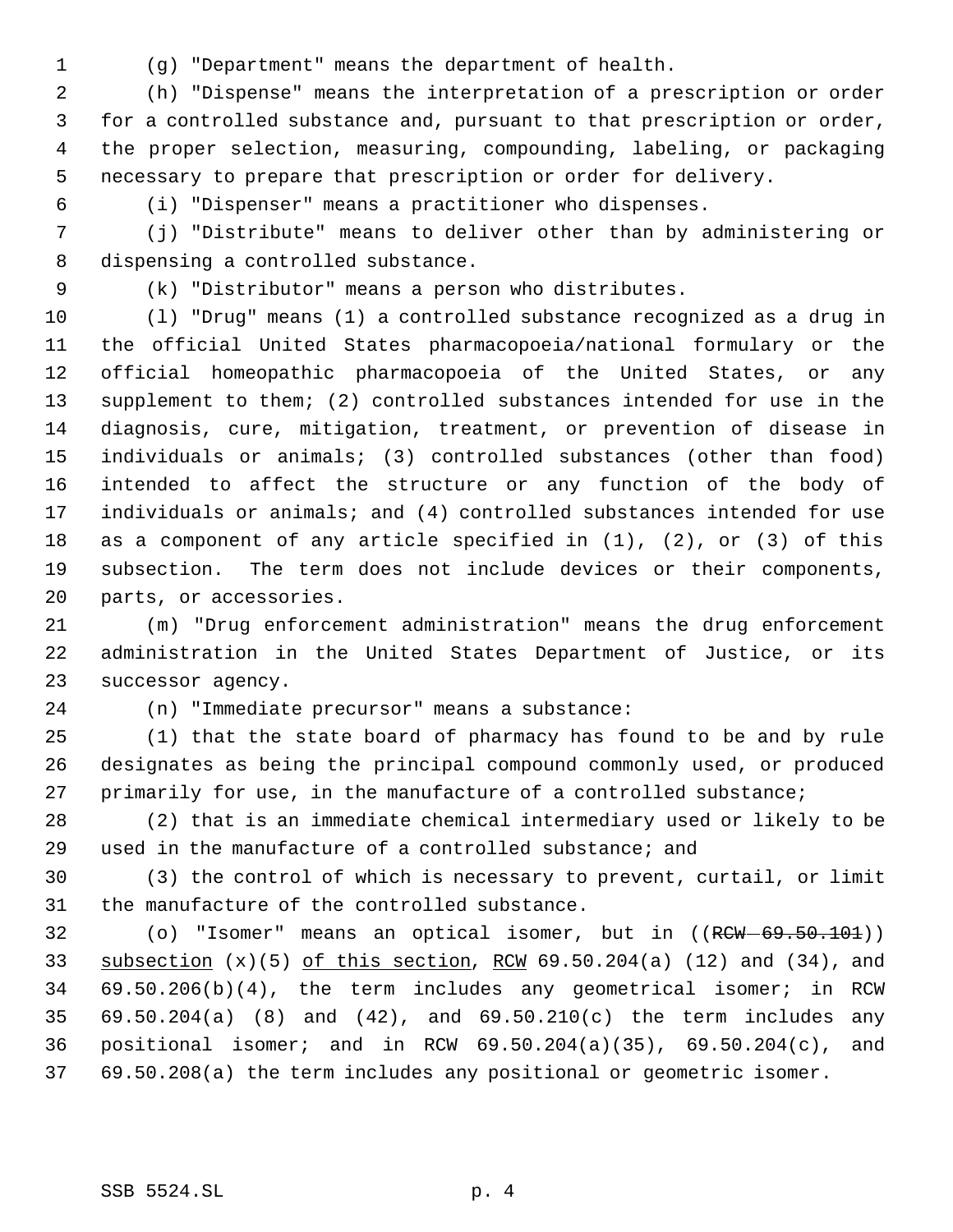(p) "Lot" means a definite quantity of marijuana, useable marijuana, or marijuana-infused product identified by a lot number, every portion or package of which is uniform within recognized tolerances for the factors that appear in the labeling.

 (q) "Lot number" shall identify the licensee by business or trade name and Washington state unified business identifier number, and the date of harvest or processing for each lot of marijuana, useable marijuana, or marijuana-infused product.

 (r) "Manufacture" means the production, preparation, propagation, compounding, conversion, or processing of a controlled substance, either directly or indirectly or by extraction from substances of natural origin, or independently by means of chemical synthesis, or by a combination of extraction and chemical synthesis, and includes any packaging or repackaging of the substance or labeling or relabeling of its container. The term does not include the preparation, compounding, packaging, repackaging, labeling, or relabeling of a controlled substance:

 (1) by a practitioner as an incident to the practitioner's administering or dispensing of a controlled substance in the course of the practitioner's professional practice; or

 (2) by a practitioner, or by the practitioner's authorized agent under the practitioner's supervision, for the purpose of, or as an incident to, research, teaching, or chemical analysis and not for sale.

 (s) "Marijuana" or "marihuana" means all parts of the plant Cannabis, whether growing or not, with a THC concentration greater than 0.3 percent on a dry weight basis; the seeds thereof; the resin extracted from any part of the plant; and every compound, manufacture, salt, derivative, mixture, or preparation of the plant, its seeds or resin. The term does not include the mature stalks of the plant, fiber produced from the stalks, oil or cake made from the seeds of the plant, any other compound, manufacture, salt, derivative, mixture, or preparation of the mature stalks (except the resin extracted therefrom), fiber, oil, or cake, or the sterilized seed of the plant which is incapable of germination.

 (t) "Marijuana processor" means a person licensed by the state liquor control board to process marijuana into useable marijuana and marijuana-infused products, package and label useable marijuana and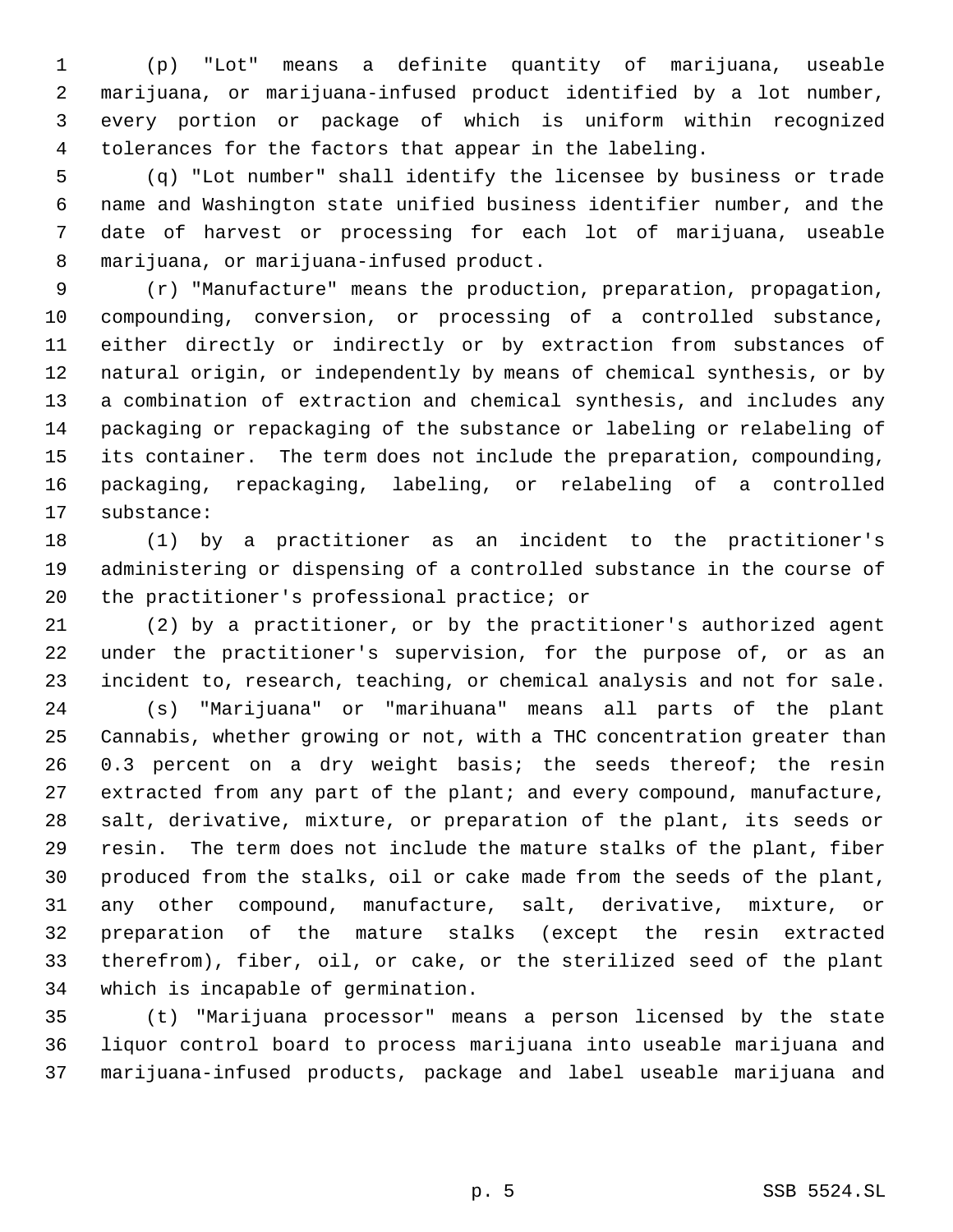marijuana-infused products for sale in retail outlets, and sell useable marijuana and marijuana-infused products at wholesale to marijuana retailers.

 (u) "Marijuana producer" means a person licensed by the state liquor control board to produce and sell marijuana at wholesale to marijuana processors and other marijuana producers.

 (v) "Marijuana-infused products" means products that contain marijuana or marijuana extracts and are intended for human use. The term "marijuana-infused products" does not include useable marijuana.

 (w) "Marijuana retailer" means a person licensed by the state liquor control board to sell useable marijuana and marijuana-infused products in a retail outlet.

 (x) "Narcotic drug" means any of the following, whether produced directly or indirectly by extraction from substances of vegetable origin, or independently by means of chemical synthesis, or by a combination of extraction and chemical synthesis:

 (1) Opium, opium derivative, and any derivative of opium or opium derivative, including their salts, isomers, and salts of isomers, whenever the existence of the salts, isomers, and salts of isomers is possible within the specific chemical designation. The term does not include the isoquinoline alkaloids of opium.

 (2) Synthetic opiate and any derivative of synthetic opiate, including their isomers, esters, ethers, salts, and salts of isomers, esters, and ethers, whenever the existence of the isomers, esters, ethers, and salts is possible within the specific chemical designation. (3) Poppy straw and concentrate of poppy straw.

 (4) Coca leaves, except coca leaves and extracts of coca leaves from which cocaine, ecgonine, and derivatives or ecgonine or their salts have been removed.

(5) Cocaine, or any salt, isomer, or salt of isomer thereof.

(6) Cocaine base.

 (7) Ecgonine, or any derivative, salt, isomer, or salt of isomer thereof.

 (8) Any compound, mixture, or preparation containing any quantity of any substance referred to in subparagraphs (1) through (7).

 (y) "Opiate" means any substance having an addiction-forming or addiction-sustaining liability similar to morphine or being capable of conversion into a drug having addiction-forming or addiction-sustaining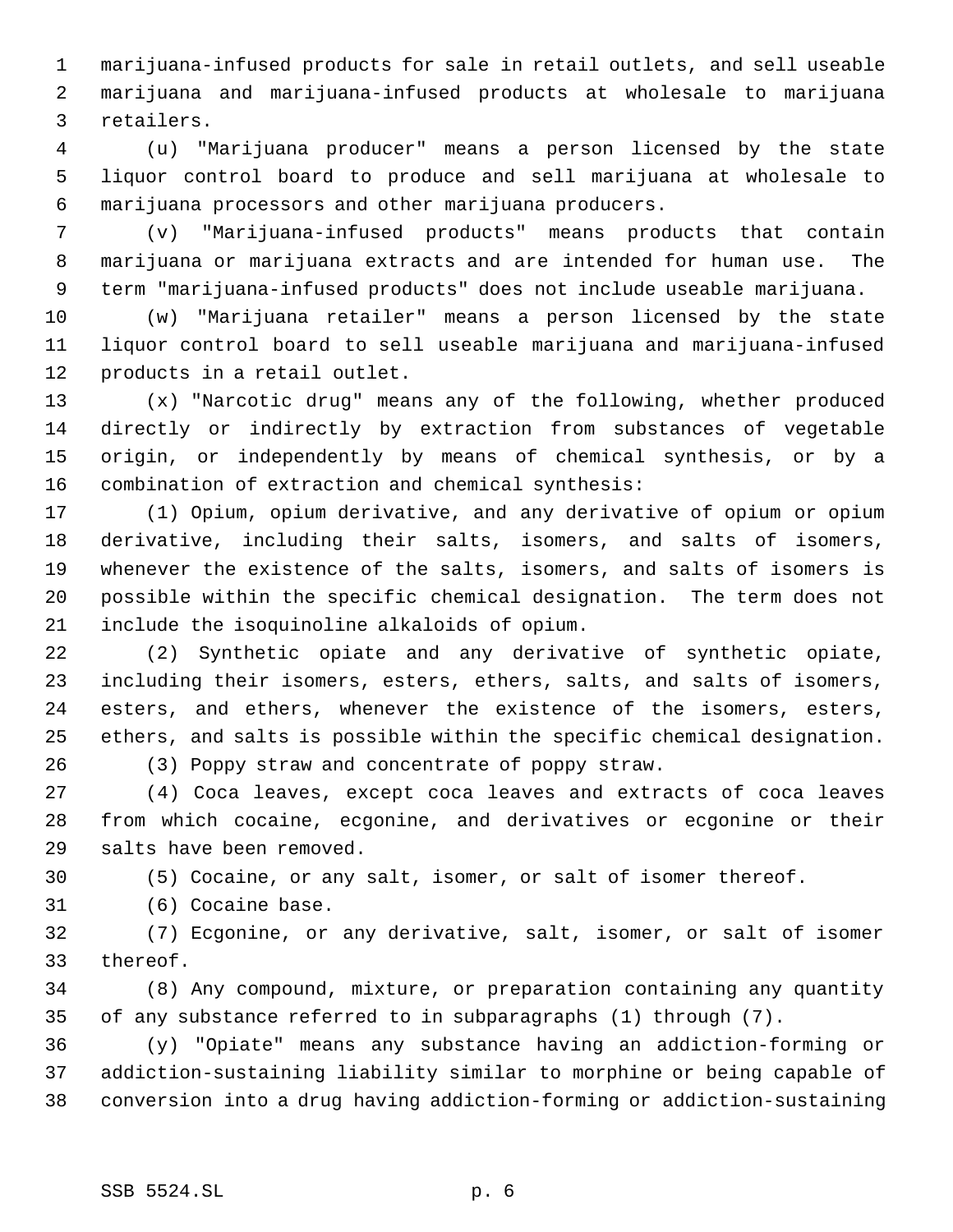liability. The term includes opium, substances derived from opium (opium derivatives), and synthetic opiates. The term does not include, unless specifically designated as controlled under RCW 69.50.201, the dextrorotatory isomer of 3-methoxy-n-methylmorphinan and its salts (dextromethorphan). The term includes the racemic and levorotatory forms of dextromethorphan.

 (z) "Opium poppy" means the plant of the species Papaver somniferum L., except its seeds.

 (aa) "Person" means individual, corporation, business trust, estate, trust, partnership, association, joint venture, government, governmental subdivision or agency, or any other legal or commercial entity.

 (bb) "Poppy straw" means all parts, except the seeds, of the opium poppy, after mowing.

(cc) "Practitioner" means:

 (1) A physician under chapter 18.71 RCW; a physician assistant under chapter 18.71A RCW; an osteopathic physician and surgeon under chapter 18.57 RCW; an osteopathic physician assistant under chapter 18.57A RCW who is licensed under RCW 18.57A.020 subject to any limitations in RCW 18.57A.040; an optometrist licensed under chapter 18.53 RCW who is certified by the optometry board under RCW 18.53.010 subject to any limitations in RCW 18.53.010; a dentist under chapter 18.32 RCW; a podiatric physician and surgeon under chapter 18.22 RCW; a veterinarian under chapter 18.92 RCW; a registered nurse, advanced registered nurse practitioner, or licensed practical nurse under chapter 18.79 RCW; a naturopathic physician under chapter 18.36A RCW who is licensed under RCW 18.36A.030 subject to any limitations in RCW 18.36A.040; a pharmacist under chapter 18.64 RCW or a scientific investigator under this chapter, licensed, registered or otherwise permitted insofar as is consistent with those licensing laws to distribute, dispense, conduct research with respect to or administer a controlled substance in the course of their professional practice or research in this state.

 (2) A pharmacy, hospital or other institution licensed, registered, or otherwise permitted to distribute, dispense, conduct research with respect to or to administer a controlled substance in the course of professional practice or research in this state.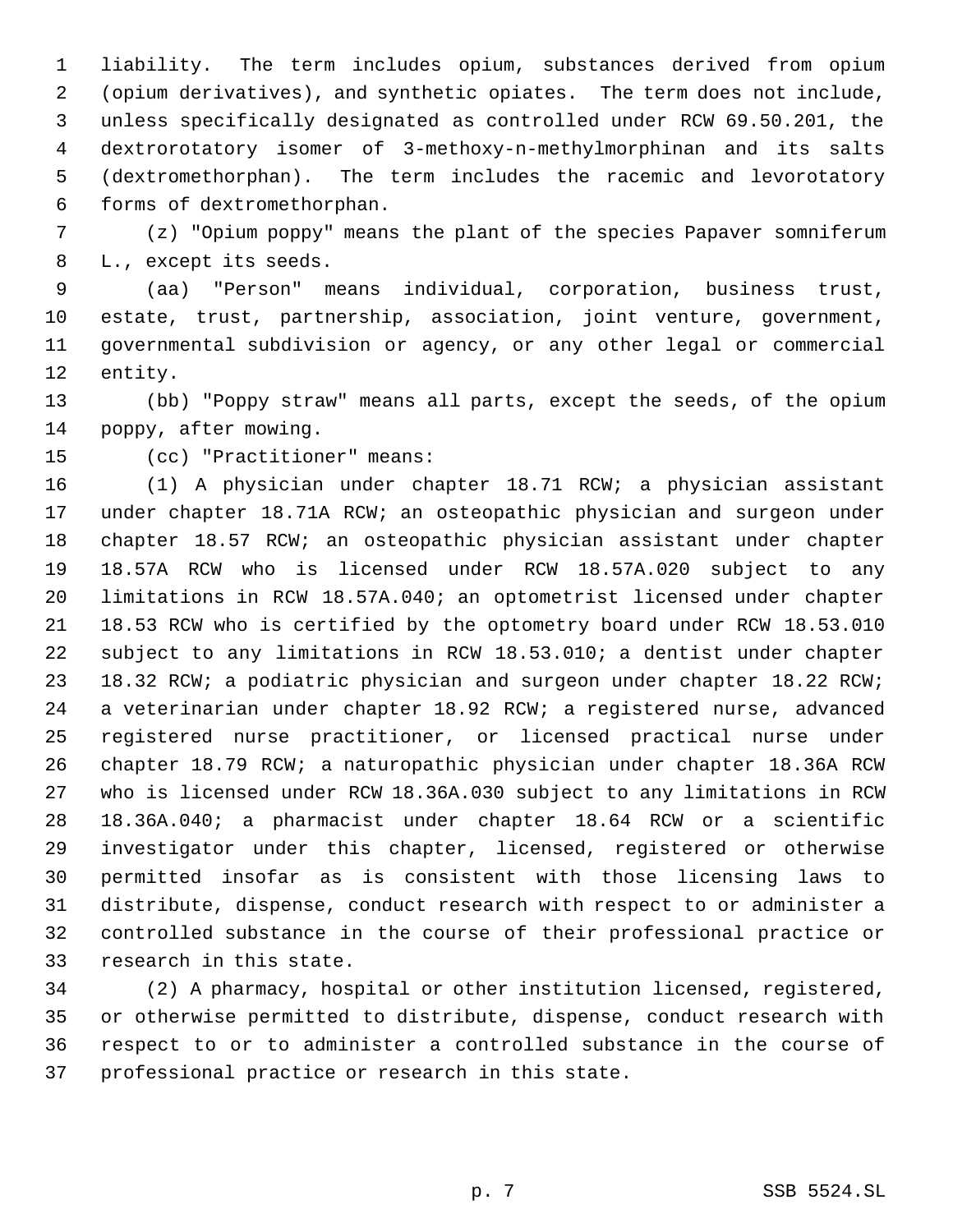(3) A physician licensed to practice medicine and surgery, a physician licensed to practice osteopathic medicine and surgery, a dentist licensed to practice dentistry, a podiatric physician and 4 surgeon licensed to practice podiatric medicine and surgery, a licensed physician assistant or a licensed osteopathic physician assistant specifically approved to prescribe controlled substances by his or her state's medical quality assurance commission or equivalent and his or 8 her supervising physician, an advanced registered nurse practitioner licensed to prescribe controlled substances, or a veterinarian licensed to practice veterinary medicine in any state of the United States.

 (dd) "Prescription" means an order for controlled substances issued by a practitioner duly authorized by law or rule in the state of Washington to prescribe controlled substances within the scope of his or her professional practice for a legitimate medical purpose.

 (ee) "Production" includes the manufacturing, planting, cultivating, growing, or harvesting of a controlled substance.

 (ff) "Retail outlet" means a location licensed by the state liquor control board for the retail sale of useable marijuana and marijuana-infused products.

 (gg) "Secretary" means the secretary of health or the secretary's designee.

 (hh) "State," unless the context otherwise requires, means a state of the United States, the District of Columbia, the Commonwealth of Puerto Rico, or a territory or insular possession subject to the jurisdiction of the United States.

 (ii) "THC concentration" means percent of delta-9 tetrahydrocannabinol content per dry weight of any part of the plant *Cannabis*, or per volume or weight of marijuana product.

 (jj) "Ultimate user" means an individual who lawfully possesses a controlled substance for the individual's own use or for the use of a member of the individual's household or for administering to an animal owned by the individual or by a member of the individual's household.

 (kk) "Useable marijuana" means dried marijuana flowers. The term "useable marijuana" does not include marijuana-infused products.

 (ll) "Electronic communication of prescription information" means the communication of prescription information by computer, or the transmission of an exact visual image of a prescription by facsimile, or other electronic means for original prescription information or